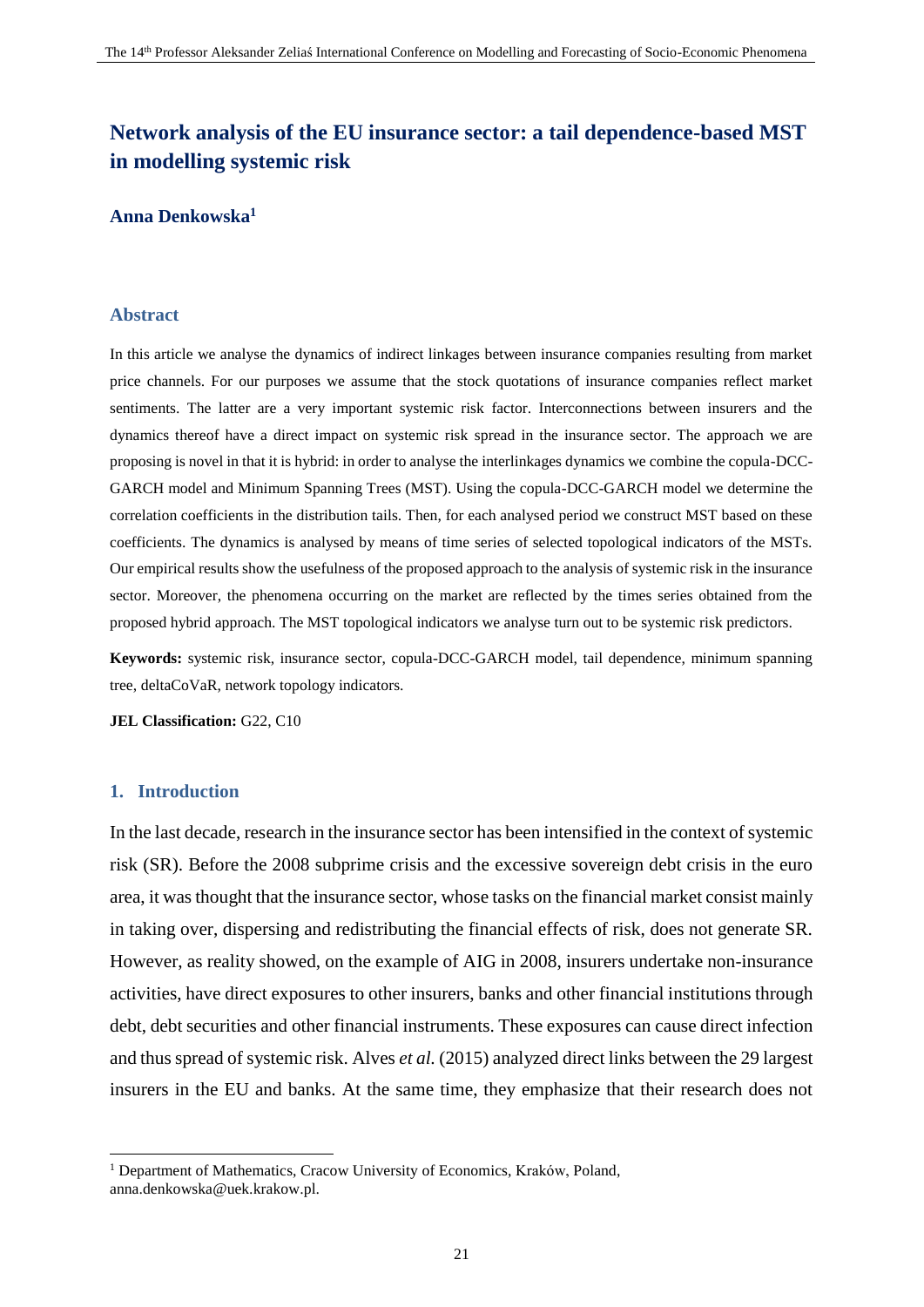include the analysis of connections between insurers under reinsurance contracts, indirect connections via market price channels and information channels, and analysis of banks' exposure to insurers. In the present article, we focus on the problem of indirect connections which arise from market price channels for the group of insurers analyzed in Alves *et al.* (2015) together with nine additional insurance institutions from the list of the 50 largest companies in Europe for which stock quotes were available. Assuming that each insurance company is a node in a network, we can use the MST method to identify the strongest and most direct connection for each node in the network.

Linkages between insurers and their dynamics have a direct impact on propagation of systemic risk in the insurance sector. We propose here a new hybrid approach to analyzing the dynamics of interconnections. It consists in combining the copula-DCC-GARCH and Minimum Spanning Trees (MST). The copula-DCC-GARCH model is used to determine dependency coefficients in distribution tails. Then, based on these coefficients for each analyzed period, we determine the "distance" matrix between insurance companies using the Mantegna metric (Mantegna and Stanley, 1999) and construct minimum spanning trees. Then the dynamics is analysed using selected topological indicators for the MST obtained in this way.

The main purpose of the work is to check whether the time series of topological indicators of the network of connections between insurance companies obtained using the proposed hybrid approach reflect the situation on the financial market and whether they can be used as predictors of systemic risk in the insurance sector. Our results corroborate this hypothesis.

The article is organized as follows. The second section discusses shortly SR in the insurance sector, the way to determine systemically relevant insurance companies (G-SIIs) and gives an overview of the existing literature devoted to the interlinkages in the insurance sector from the point of view of network theory. The third section presents the methodology and the empirical strategy used in the paper, the fourth one contains the data and a discussion of the results obtained, while the fifth and last one presents the conclusions.

#### **2. Systemic risk in the insurance sector, G-SII and MST**

Financial systemic risk (SR), which was first addressed in the famous work "The General Theory of Employment, Interest, and Money" (Keynes, 1936), is currently one of the most important issues in globalized economics and financial systems analyzed, e.g. by Acharya *et al.* (2012), Acharya *et al.* (2017), Li (2018). A satisfying definition of the concept of SR is hard to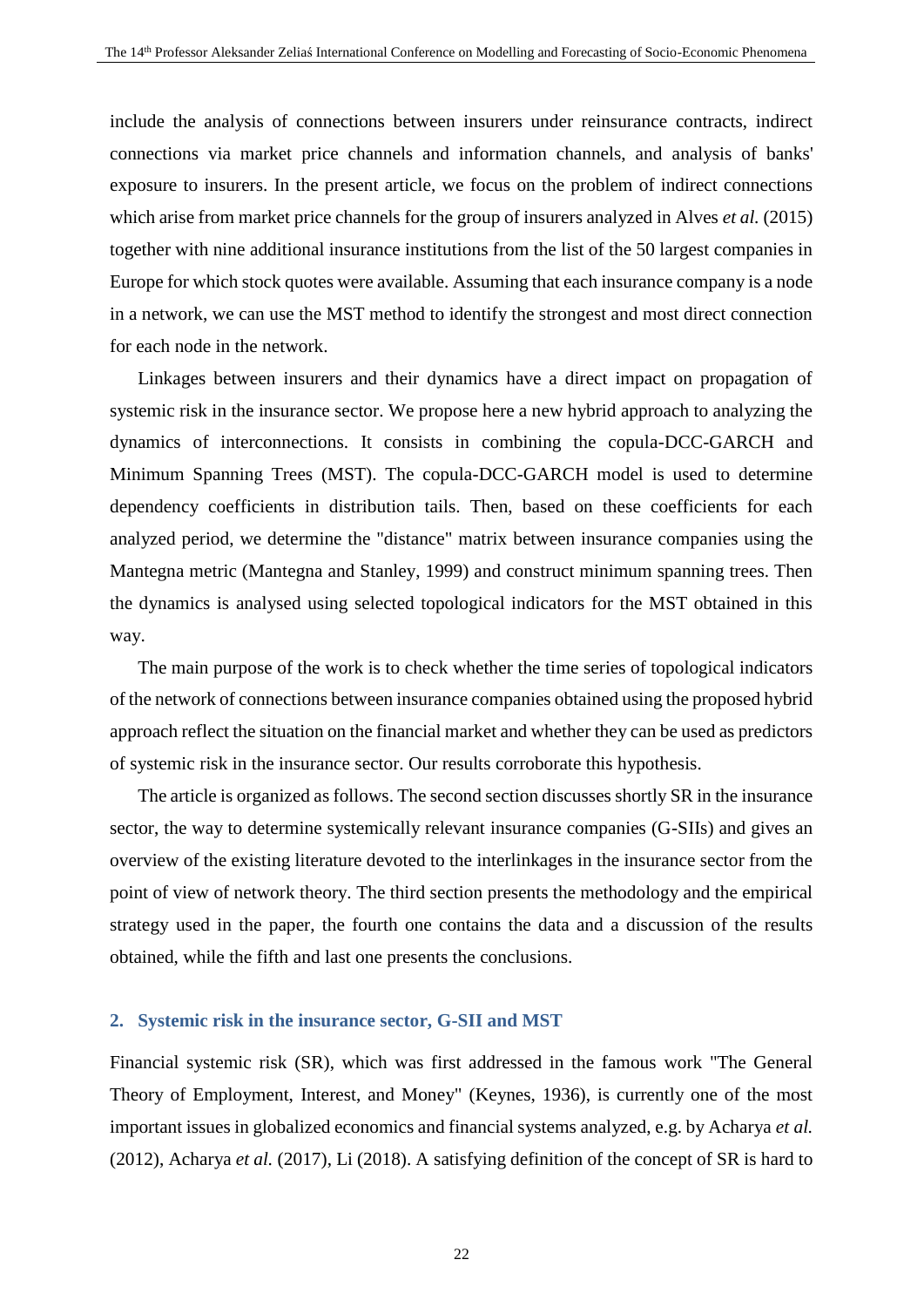find. Eling and Pankoke (2014) provide 43 definitions of SR, indicating that they share three common elements: SR are undesirable events whose causes are systemically significant and whose effects have an impact on the real economy. In order to avoid economic crises such as the subprime crisis in 2008 or the crisis in the euro area related to excessive public debt in 2011 whose effects are still felt today, particular attention should be paid to the prediction of the phenomenon and, in parallel, to the possibility of the crisis spreading once it occurs.

After the subprime crisis, all the financial supervising authorities drew attention to the need for macro-prudential policy, which would take into account the dynamics of structure changes and linkages between financial institutions. Therefore, in 2013 IAIS, when developing a method of identifying insurance institutions of particular importance for financial stability, took into account the following five dimensions (IAIS, 2013): the size of the insurance institution (5%), the range of global activity (5%), the assessment of the degree of direct and indirect linkages of the institution within the financial system (40%), the non-traditional and non-insurance activity of the insurer (45%), the product substitutability (5%). In line with the IAIS recommendations, the Financial Stability Board (FSB) announced in 2016 a list of systemically important insurers  $(G-SIIs)^2$ . From the point of view of the problem of measuring SR, in the last few decades several network models have been studied, e.g. Bilio (2012). Recently, the study of models using MST has also been intensified. MST are coherent, acyclic graphs realizing a minimum sum of weights assigned to edges. Various MST constructions are used in the literature, most often using the correlation coefficients of return rates. In our work we use a less standard MST construction method based on the tail-dependencies. The novelty of our contribution to literature consists in the use of a different MST construction than the ones known before, and the use of MST topological indicators for the multidimensional analysis of a group of 38 European insurance institutions in order to identify systemically significant ones. We empirically confirm the predictive capacities of the considered model.

#### **3. Methodology**

 $\overline{a}$ 

We carry out the analysis of the dynamics of interconnections between insurance companies using a new hybrid approach based on the combination of the copula-DCC-GARCH model and minimum spanning trees (MST). The construction of minimum spanning trees based on the dependencies in the tails plays a key role in it. To this end, using two-dimensional copula-DCC-

<sup>2</sup> Aegon N.V., Allianz SE, American International Group, Inc. (AIG), Aviva plc, Axa S.A., MetLife, Inc., Ping An Insurance (Group) Company of China, Ltd., Prudential Financial, Inc., Prudential plc.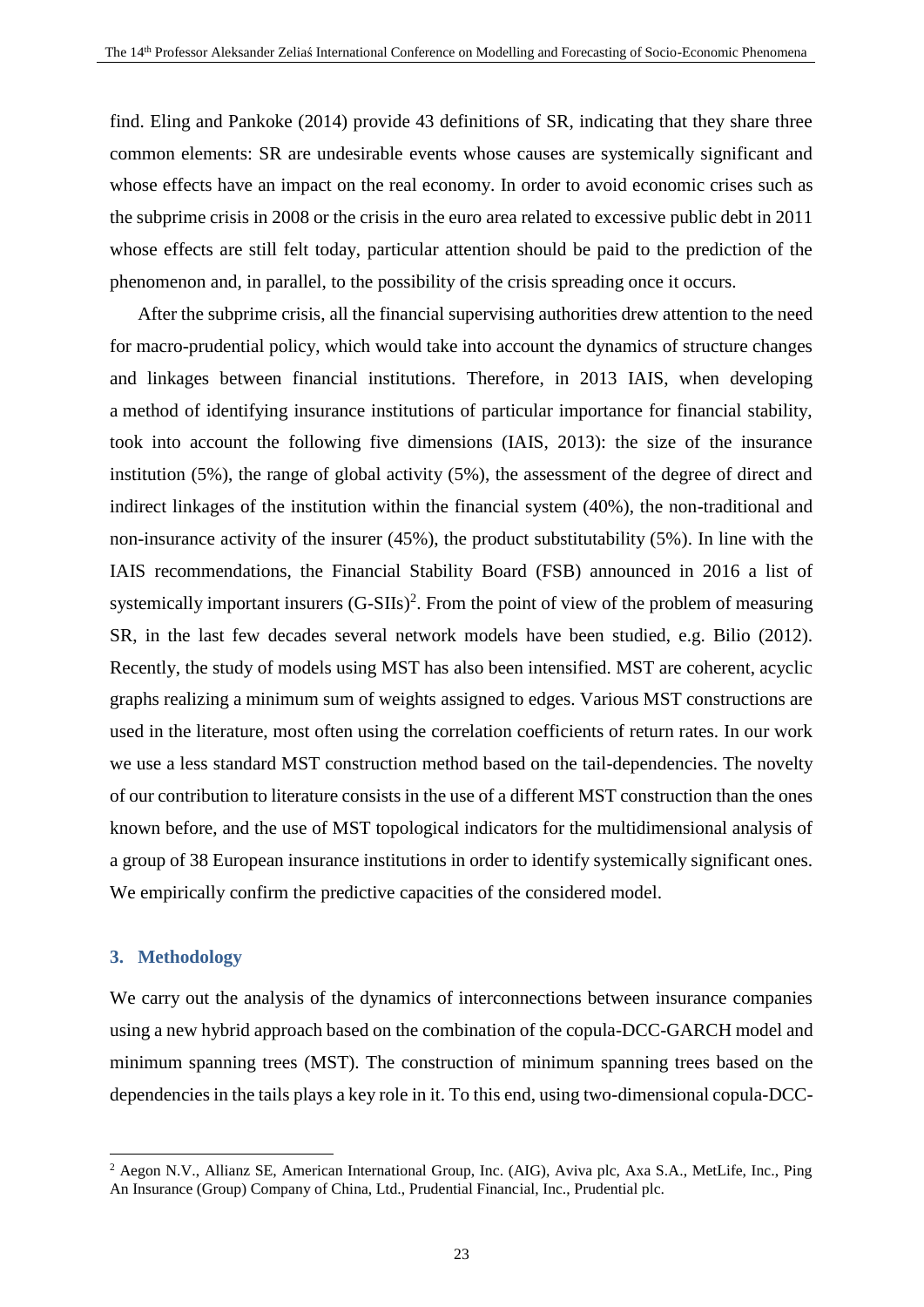GARCH models for each studied period t,  $(t = 1, ..., T)$  and each pair of rates of return  $r_{i,t}$ ,  $r_{j,t}$ ,  $(i, j = 1, ..., k, j > i)$  we estimate the bivariate joint distributions:

$$
F_t(r_{i,t}, r_{j,t}) = C_{i,j,t} (F_{i,t}(r_{j,t}), F_{j,t}(r_{i,t})),
$$
\n(1)

where  $C_{ij,t}$  denotes the copula, while  $F_t$  and  $F_{i,t}$ ,  $F_{j,t}$ , respectively, are the joint cumulative distribution function and the cumulative distribution functions (*cdf*) of the marginal distributions at time t. In turn, making use of the copulas  $C_{i,i,t}$  we estimate the pairwise lower tail dependence of the returns  $r_{i,t}$ ,  $r_{j,t}$ :

$$
\lambda_t^L(i,j) = \lim_{q \to 0^+} \frac{c_{ij,t}(q,q)}{q} \tag{2}
$$

Then, for each period t, we determine the "distance" matrix between insurance companies using the metric (Mantegna, Stanley, 1999):

$$
d_t(i,j) = \sqrt{2(1 - \lambda_t^L(i,j))}
$$
\n(3)

and using the Kruskal algorithm (Mantegna and Stanley, 1999), we construct minimum spanning trees  $MST_t$  with k vertices and  $k - 1$  edges.

Based on the trees thus obtained  $MST_t$  ( $t = 1...T$ ) we determine the time series of the following selected topological network indicators, which describe the dynamics of the entire network: Average Path Length (APL), Maximum Degree (Max.Degree), the parameters α of the vertex degree distribution required to follow a power law, whose definitions can be found in the work Wang *et al.* (2014) and the indicators assessing the importance of network vertices: Betweenness Centrality (BC), Closeness Centrality, PageRank Centrality, whose definitions are given in the paper Sensoy and Tabak (2014).

## **4. Data and results of empirical analysis**

 $\overline{a}$ 

The basis of the study are the stock quotes of 38 European insurance institutions. Most of them are on the list of the top 50 insurance companies in Europe based on total assets. AXA, a Francebased company, is the largest insurance company in Europe and globally. It is also one of the world's largest asset managers with total assets under management of over 1.4 trillion euro. Allianz, headquartered in Munich, Germany, is the second largest European insurer in terms of assets. We include insurers analyzed in the work *Network analysis of the EU insurance sector* and nine additional ones<sup>3</sup>. We estimate the deltaCoVaR measure assuming that the European

<sup>3</sup> These are: Achmea (Eureko Group), Aegon Group/Unirobe Meeùs Group, AGEAS, Allianz, Aviva, AXA, BNP Paribas, Grupo Catalana Occidente, CNP Assurances, Royal Bank of Scotland Group, Generali, Groupe Crédit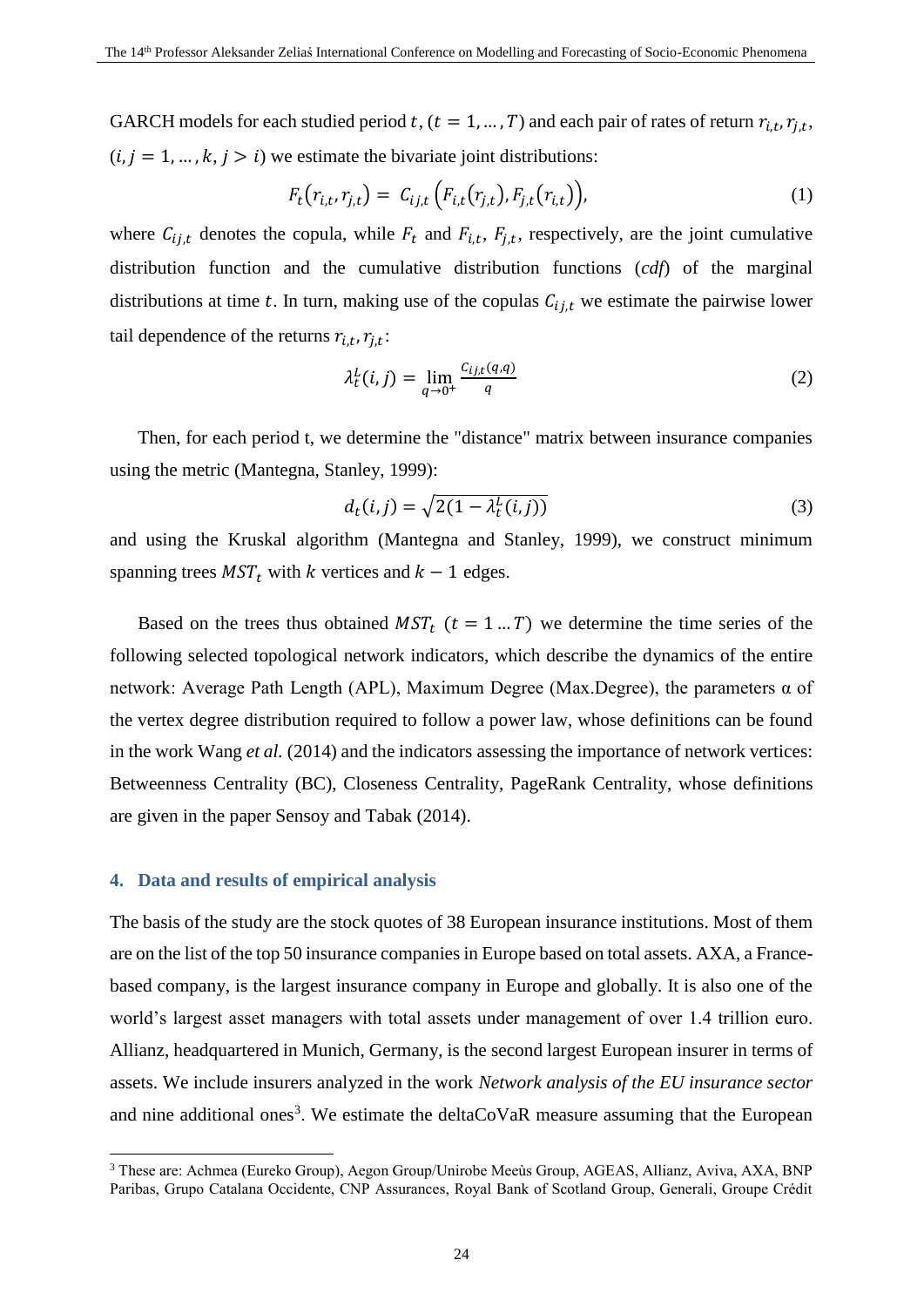insurance sector is represented by the STOXX 600 Europe Insurance index. We analyze weekly logarithmic rates of return for the period from January 7th, 2005 to December 20th, 2019.

In order to estimate  $\lambda_t^L(i, j)$  we consider various specifications for two-dimensional copula-DCC-GARCH models. Finally, following the information criteria and model adequacy tests, we adopt for all the instruments the ARMA (1,1) -SGARCH (1,1) model with the skew Student distribution. When analyzing the dynamics of the dependencies between return rates, we consider Student copulas and various DCC model specifications. As before, based on information criteria, we select the Student copula with conditional correlations obtained from the  $DCC(1, 1)$  model and a constant shape parameter. We choose the same specifications for two-dimensional copula-DCC-GARCH models, which we use to estimate the deltaCoVaR measures. For each week-period we determine the  $MST_t$  and then the time series of three topological network indicators concerning the whole MST structure: APL, Max.Degree and the Parameter α.



**Figure 1.** Mean deltaCoVaR, Average Path Length (APL), Maximum Degree (Max.Degree), The parameters  $\alpha$  of the vertex degree distribution required to follow a power law

 $\overline{a}$ 

Agricole Assurances, HDI/Talanx, If P&C Insurance, ING Group, KBC, Legal & General Group plc, Mapfre, Munich Re, Old Mutual plc, Prudential, RSA Insurance Group, SCOR, Lloyds Banking Group, Unipol, UNIQA Insurance Group, Vienna Insurance Group, Zurich Insurance, Swiss Life, Chubb Ltd, Hannover Re, Storebrand, XL.Group, Helvetia Holding, Mediolanum, Sampo Oyj, Societa Cattolica di Assicurazione, Topdanmark A/S.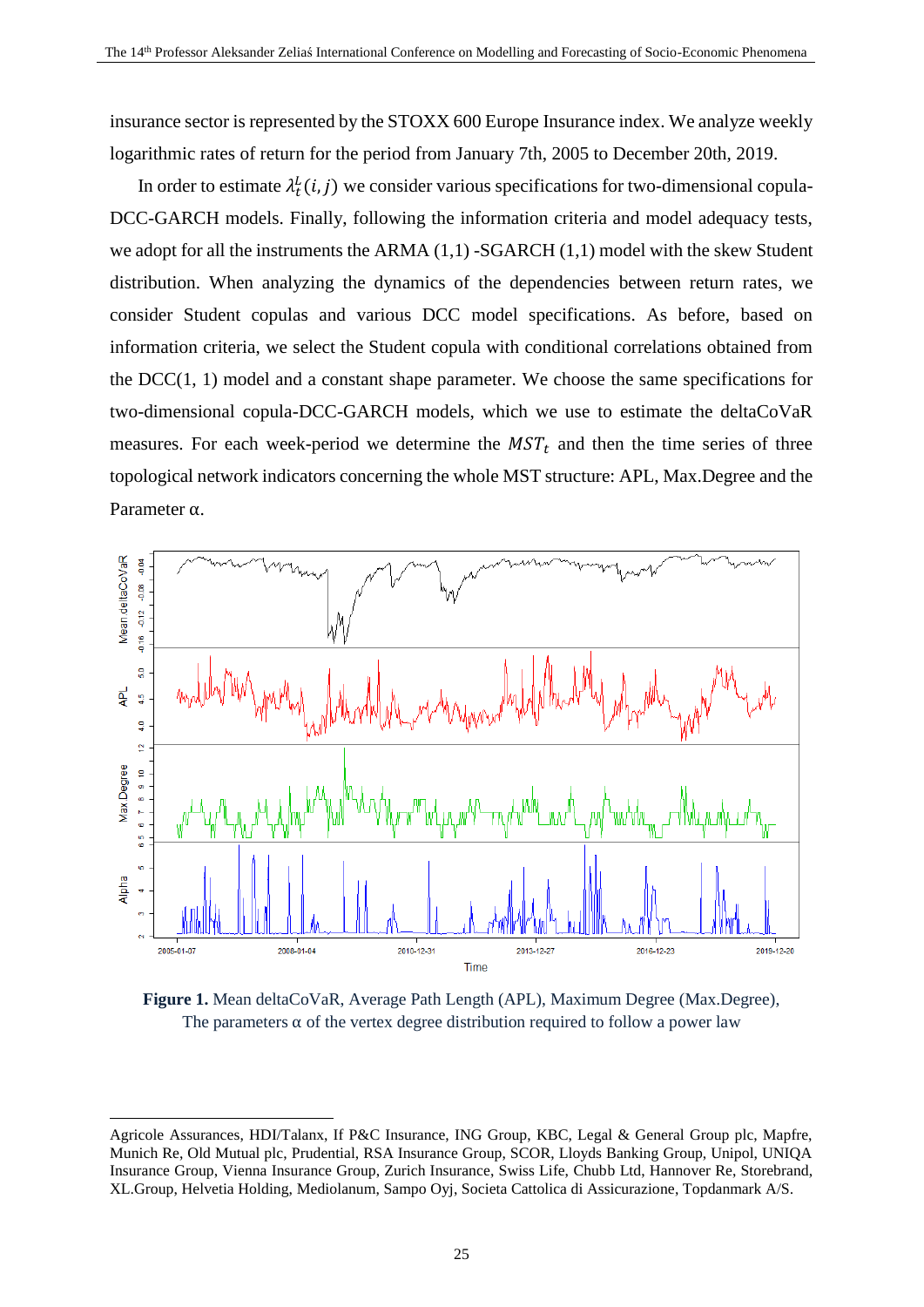APL as the average number of steps along the shortest paths is responsible for the efficiency of information flow. The smaller the APL, the easier the network is to pass and thus the propagation of shock effects is faster. Max.Degree is the maximum number of all connections meeting in a single vertex of a given MST. The bigger Max.Degree the faster, because the possibility of negative events spreading is direct. The  $\alpha$  parameter indicates the scale-free behavior of MST, i.e. if  $\alpha$  takes values between 2 and 3, then MST has several vertices with numerous connections and many vertices with a low number of connections. We compare the obtained results with the results of the mean delta CoVaR analysis. Our study confirms that the insurance sector contributes to SR during and beyond the crisis (see Fig. 2). It follows that MST is scale-free, APL and Max.Degree indicators are mutually symmetrical, i.e. when APL decreases, Max.Degree increases. We see this in periods of subprime crises in 2008 and during excessive debt in the euro area. Another such behaviour of the ranks can be seen in 2017. what can be combined with the crisis of immigrants, which began already around 2014. These distinct periods coincide with the deltaCoVaR chart fluctuations. The smaller its value, the greater the sector's contribution to SR. Below Fig. 2 shows distribution of MST topological indicators APL, Max.Degree and Parametr  $\alpha$  during 2005-2019.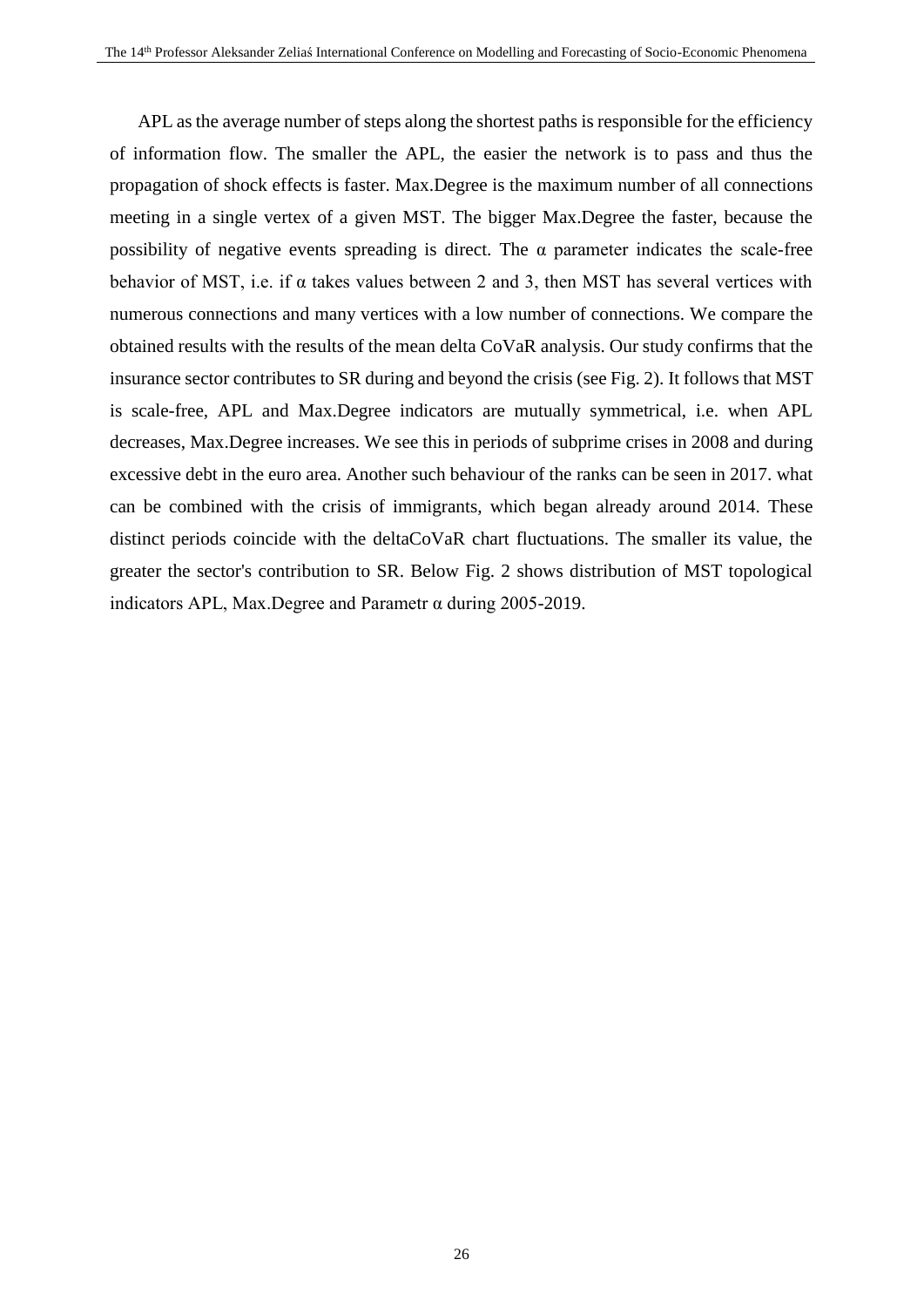

**Figure 2.** Distribution of MST topological indicators during 2005-2019

Next, we analyse the centrality indicators of the network, which reflect the importance of insurance institutions in the period from January 7th, 2005 to December 20th, 2019 and determine how much impact they have on the entire network. We confirm the systemic importance of the companies from the GSII list. Betweenness Centrality as a measure of "being in between" determines the "most important" vertices of a given MST, i.e. the most influential insurer. This measure indicates to what extent an institution serves as an intermediary for other network nodes. The higher the BC, the more "information" flows through it, in our case: the effects of financial turmoil. Closeness Centrality is a measure of the closeness between a node and all nodes in the network. If the vertices are relatively close together, it may foster contagion. If the nodes show similar results, it indicates a very connected network, and therefore an important mutual influence among the institutions. PageRank is a measure assigned to nodes based on their connections and then the connections of the latter. This measure reveals nodes whose influence goes beyond their direct connections.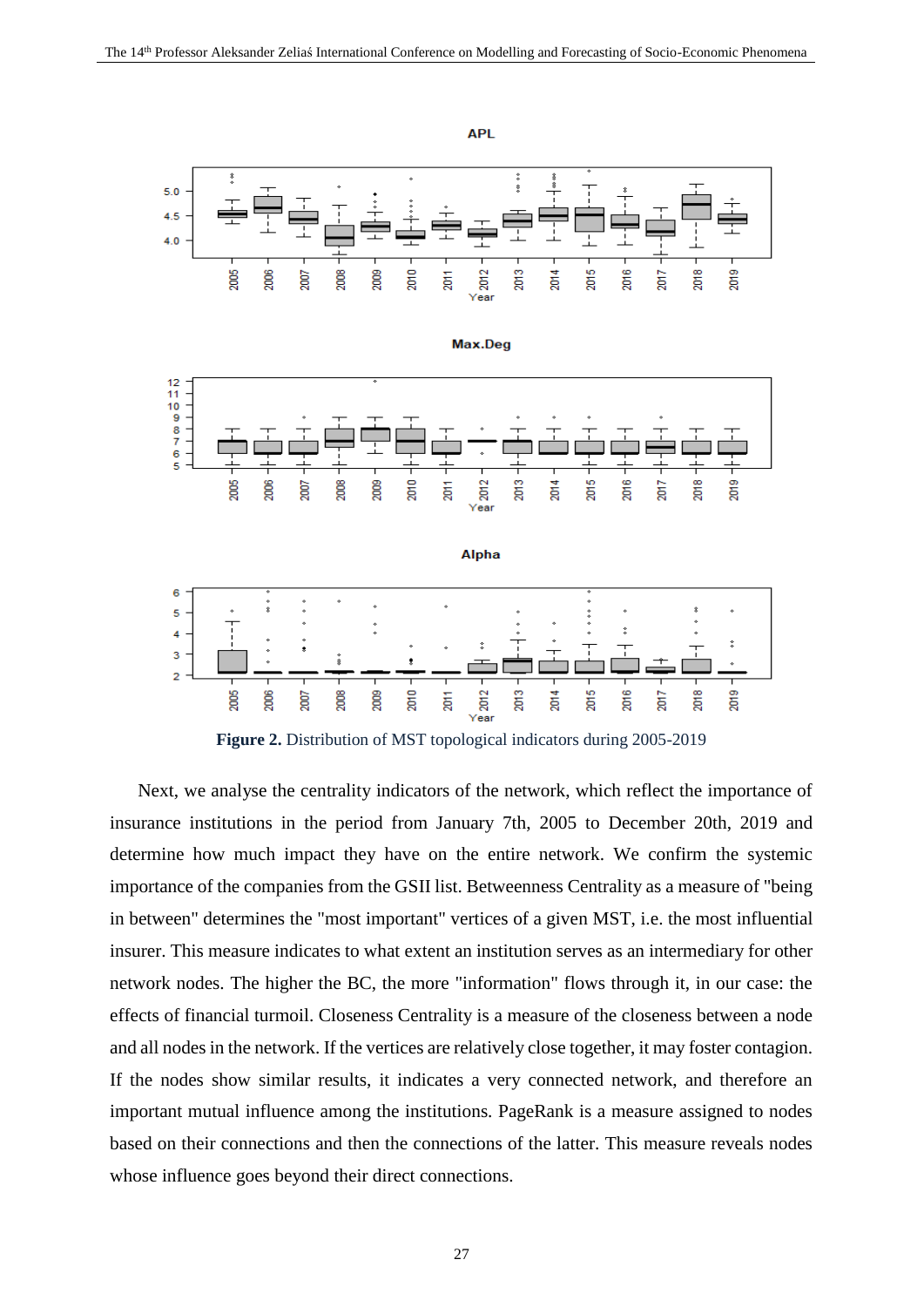





**Figure 4.** Average Closeness Centrality

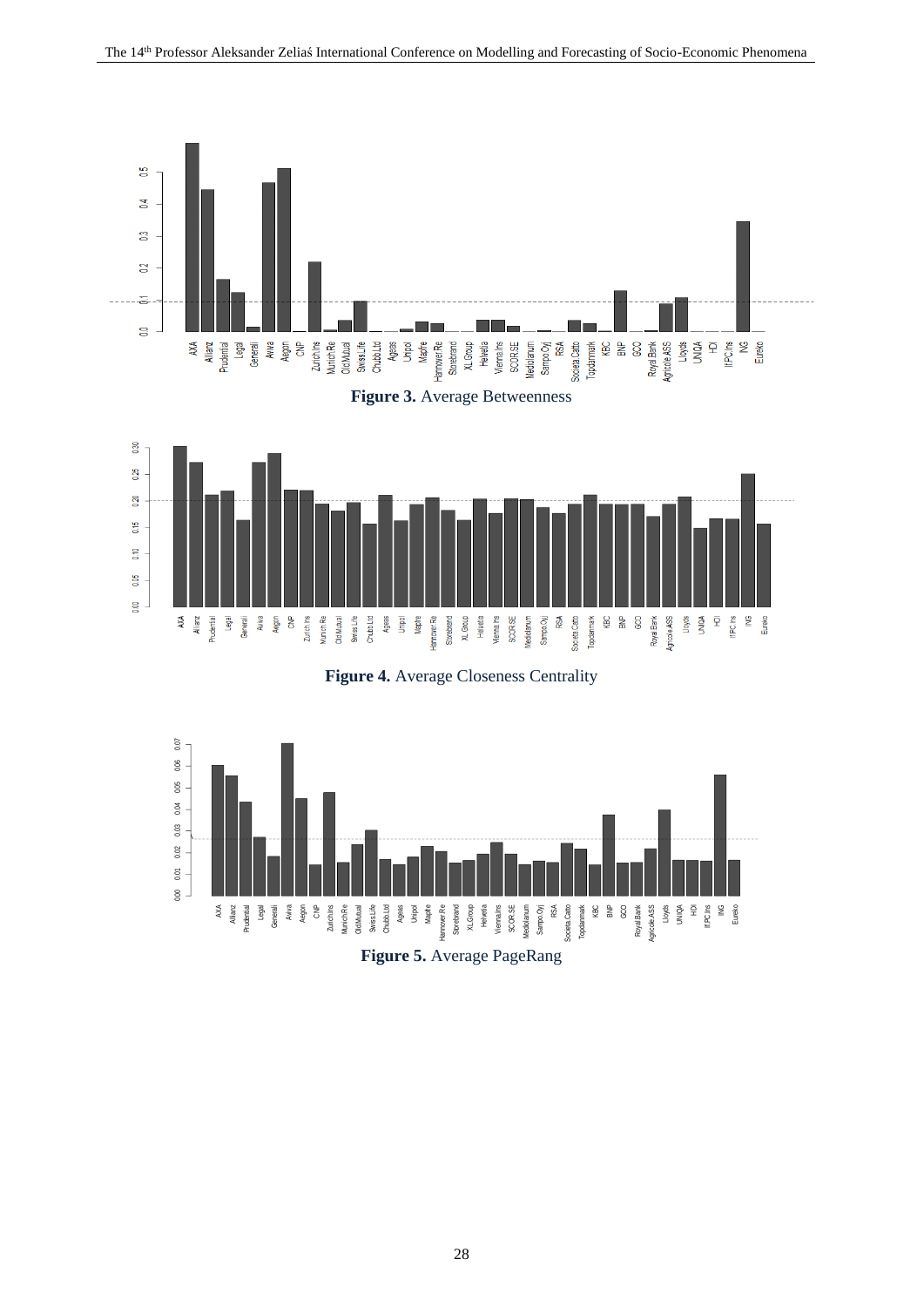

**Figure 6.** Average deltaCoVaR

The companies we cited previously have also the lowest deltaCoVaR as seen in Fig. 7. Below we show the *Vertex Strength* defined by Lautier and Raynaud (2013). It is another measure of closeness of a vertex to the others which has its significance in periods of crisis. The higher its value, the bigger area touched by economic turmoil and the large the impact of the latter on the whole sector.



**Figure 7.** Average Vertex Strength

Sample MST's (Fig. 8) show different structures. During the subprime crisis, MST more concentrated. Their structure is more star-like, which favors the propagation of the negative effects of financial shocks and contributes to SR. However, during the period outside the crisis, MST have a more stretched structure, resembling a chain rather than a star.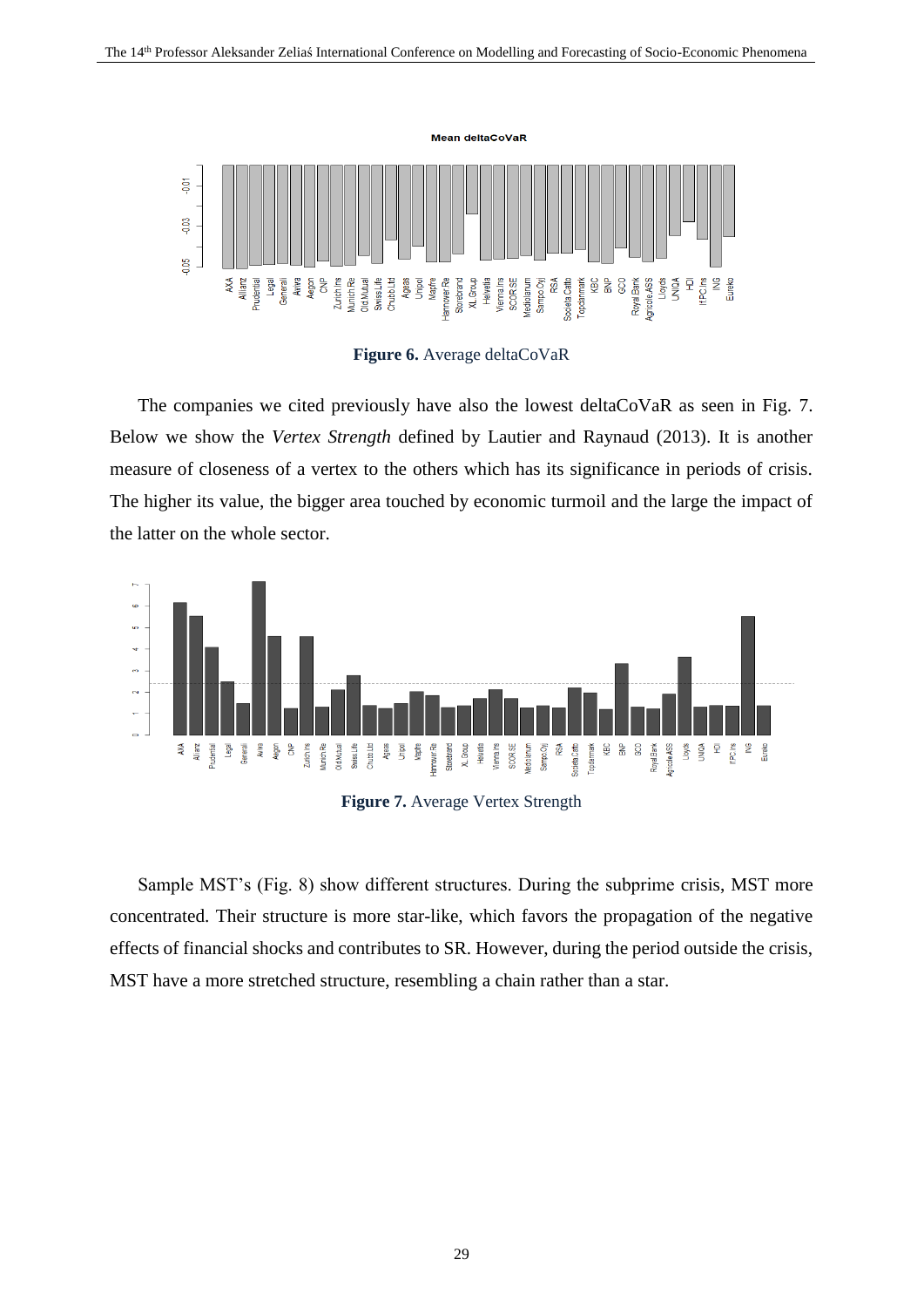

**Figure 8.** MST during and after the subprime crisis

## **5. Conclusions**

Network analysis is an innovative method that improves data analysis. Discovering information contained in financial data, using a complex theory of indicators of the structure of the insurance market network, allows assessing the importance of institutions in the context of SR. Multidimensional MST analysis is a tool making it possible to observe the dynamics of connections in the insurance sector and thus the path of potential shock transmission. The centrality indicators from Fig. 3, 4, 5, 6 and 7 clearly show the importance in the context of SR of the following insurance institutions: Axa, Allianz, Aviva, Aegon, which all appear on the G-SIIs list, but the figures also expose the relevance of ING and Zurich Ins. The empirical analysis of the considered model indicates that the MST structure changes dynamically with the market situation. The crisis is preceded by a shrinking of the MST, the companies-hubs get a larger number of connections (Fig. 8), DeltaCoVaR decreases which means that the contribution to SR increases (Fig. 1). On Fig. 2 we observe the variation of the topological indicators. All this show the high predictive potential of the hybrid approach.

#### **Acknowledgements**

Publication was financed from the funds granted to the Department of Mathematics at Cracow University of Economics, within the framework of the subsidy for the maintenance of research potential. The author acknowledges her indebtedness to professor Stanisław Wanat for fruitful collaboration.